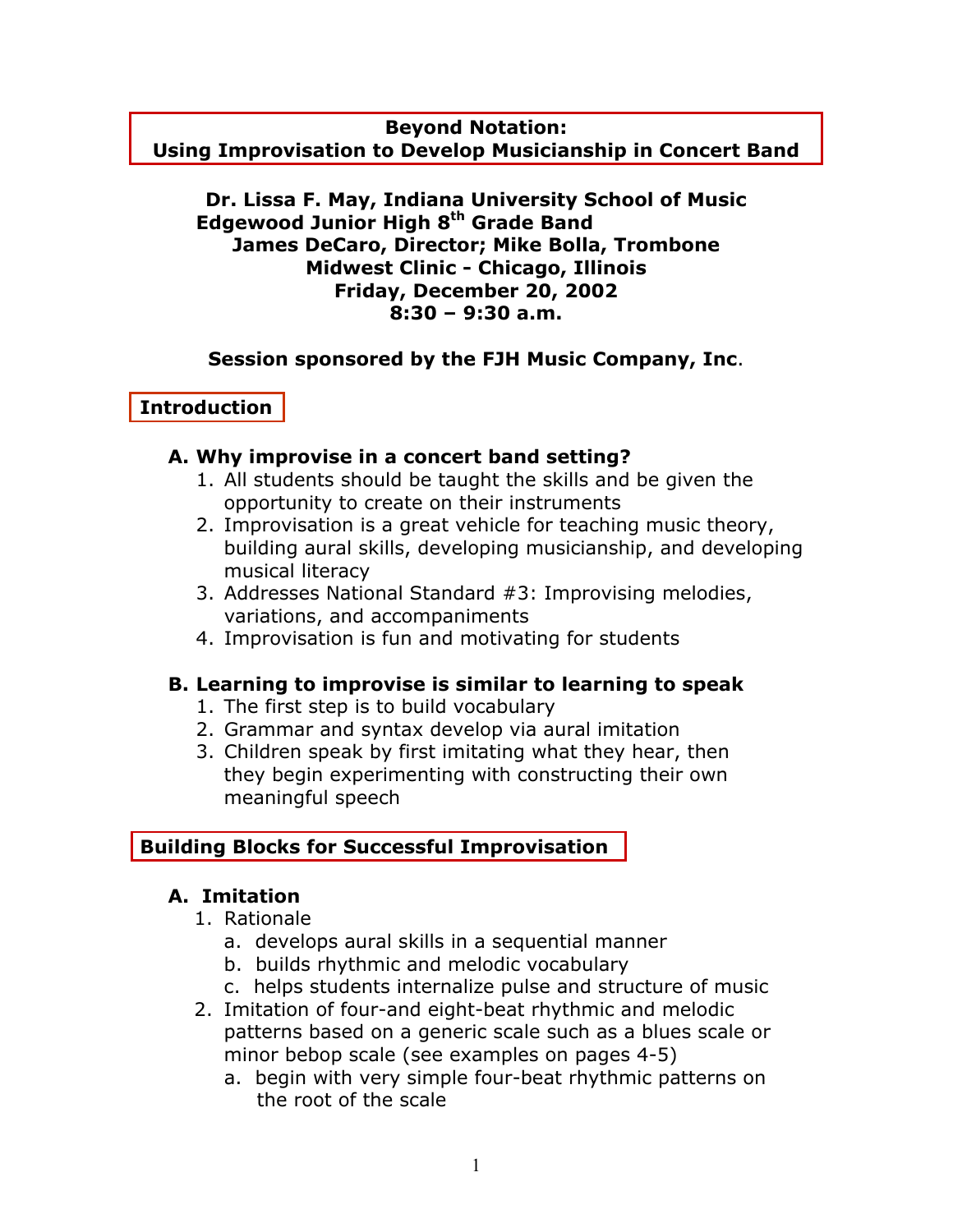- b. introduce simple four-beat melodic patterns that begin on the root of the scale
- c. continue with eight-beat rhythmic and melodic patterns that begin on the root of the scale
- d. continue to build skills and vocabulary with imitation of increasingly difficult patterns beginning on different scale degrees, utilizing syncopation, etc.

# **B. Call and Response**

- 1. Rationale
	- a. introduces developmental techniques
	- b. provides freedom to create within parameters
- 2. Perform four- and eight-beat call and response exercises on generic scales such as a blues scale or a minor bebop scale
	- a. follow same sequence as imitation
	- b. discuss rhythmic and melodic development techniques such as repetition and variation, question and answer, and sequence

## **C. Harmonic Awareness**

- 1. Listen to recording of harmonic background; student demonstrate awareness of when chords change
- 2. Students identify the  $3^{rd}$  and  $7^{th}$  as most important chord tones
- 3. Students perform  $3<sup>rd</sup>$ 's and  $7<sup>th</sup>$ 's for Bb Blues and for *Reflexão and Dança* in whole notes
- 4. Students create rhythmic ostinati and play  $3<sup>rd</sup>$ 's and  $7<sup>th</sup>$ 's using these ostinati

# **D. Melodic Awareness**

- 1. Everyone learns and memorizes the melody of the tune on which the improvisation is based
	- a. *Rock This Town* (16-measure, quasi-Bb Blues)
	- b. *Reflexão and Dança* (D Minor Bebop Scale)
- 2. Discuss basic elements of music that can be varied such as pitch, rhythm, dynamics, range, and tone color
- 3. Students play two- and four-bar improvisations on *Rock This Town* and *Reflexão and Dança* that vary or embellish the melody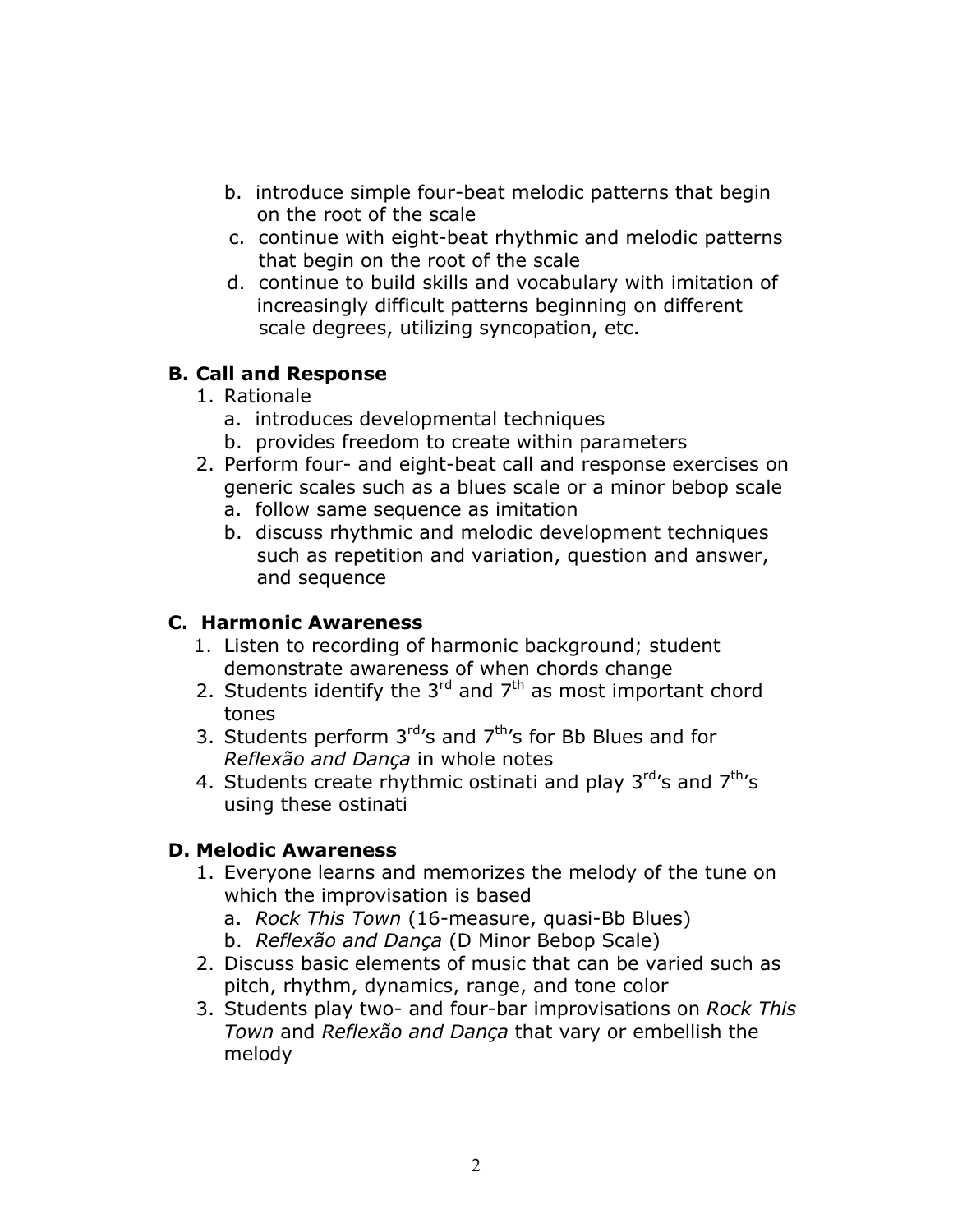### **Everyone Improvises**

### **A. Rationale**

- 1. Not just for the "talented few"
- 2. Must provide students with the vocabulary, tools, and strategies so that they can succeed
- 3. Listening to students' improvisations is an excellent method of evaluating their understanding of music theory, their aural skills, and their musical literacy

## **B. Demonstration**

- 1. Everyone plays one-bar "solo" on changes of *Rock This Town* with play-a-long
- 2. Everyone plays two-bar "solo" on changes of *Reflexão and Dança* with recorded accompaniment

**Process to Product: Incorporating improvisation into band literature for performance** 

**A. Performance of** *Rock This Town* 

### **B. Performance of** *Reflexão and Dança*

**Questions** 

# **Materials**

Bb Blues. On *Blues in all keys* (Vol. 42) (CD). Jamey Aebersold (1988)

*Reflexão and Dança*, Lissa Fleming May, The FJH Music Company Inc. (2002)

*Rock This Town,* Brian Setzer, arr. Mike Story, Warner Bros. Music. (1999)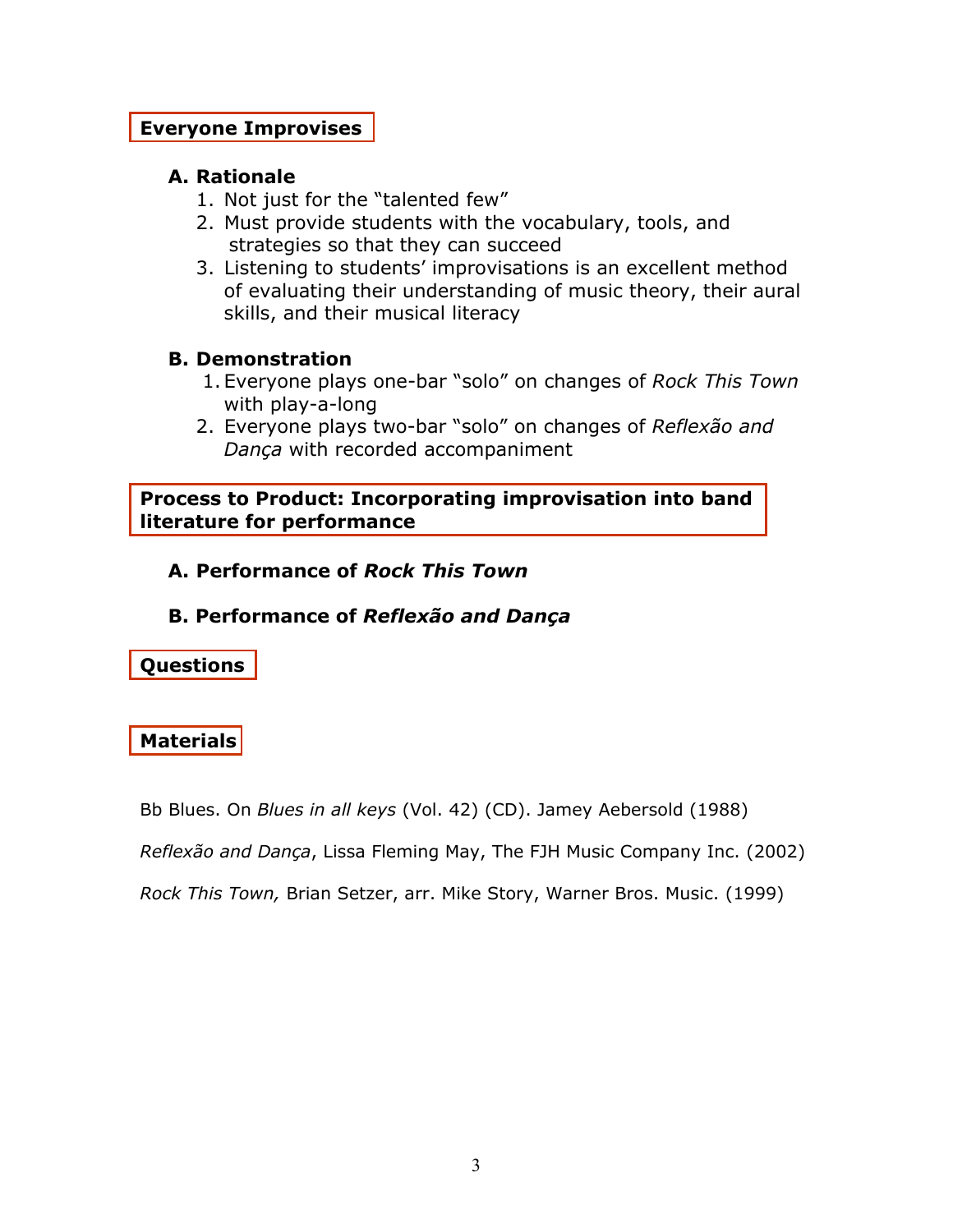## **Imitation and Call and Response Materials**



#### **A2a. Simple four-beat rhythmic patterns on the root of the scale: Bb Blues Scale**



#### **A2b. Simple four-beat melodic patterns that begin on the root of the scale: Bb Blues Scale**



# **Eight-Beat Patterns – Bb Blues**

#### **A2c. Eight-beat rhythmic patterns that begin on the root of the scale: Bb Blues Scale**



#### **A2c. Eight-beat melodic patterns that begin on the root of the scale: Bb Blues Scale**

Swing